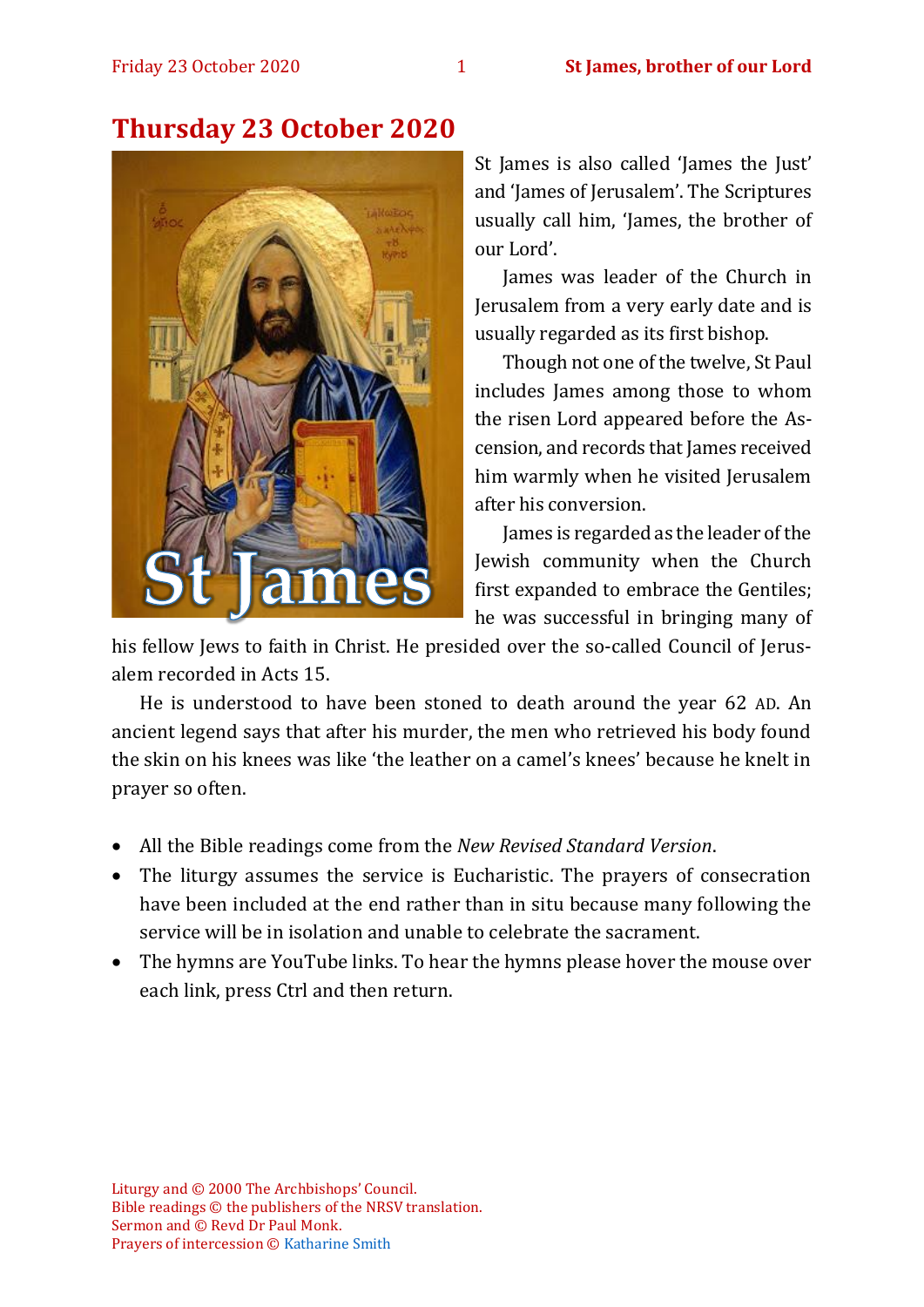# **Introduction and welcome**

HYMN 1 **[Brother, sister, let me serve you](https://www.youtube.com/watch?v=hlNoxoOocZs)** (click on this link to hear the hymn)

# **The Welcome**

In the name of the Father, and of the Son, and of the Holy Spirit

All **Amen.**

The Lord be with you

All **And also with you.**

# **The Preparation**

All **Almighty God,**

**to whom all hearts are open, all desires known, and from whom no secrets are hidden: cleanse the thoughts of our hearts by the inspiration of your Holy Spirit, that we may perfectly love you, and worthily magnify your holy name; through Christ our Lord. Amen.**

Our Lord Jesus Christ said:

The first commandment is this: 'Hear, O Israel, the Lord our God is the only Lord. You shall love the Lord your God with all your heart, with all your soul, with all your mind, and with all your strength.'

And the second is this: 'Love your neighbour as yourself.' There is no other commandment greater than these. On these two commandments hang all the law and the prophets.

#### All **Amen. Lord, have mercy.**

Christ calls us to share the heavenly banquet of his love with all the saints in earth and heaven. Therefore, knowing our unworthiness and sin, let us confess our sins in penitence and faith, firmly resolved to keep God's commandments and to live in love and peace with all.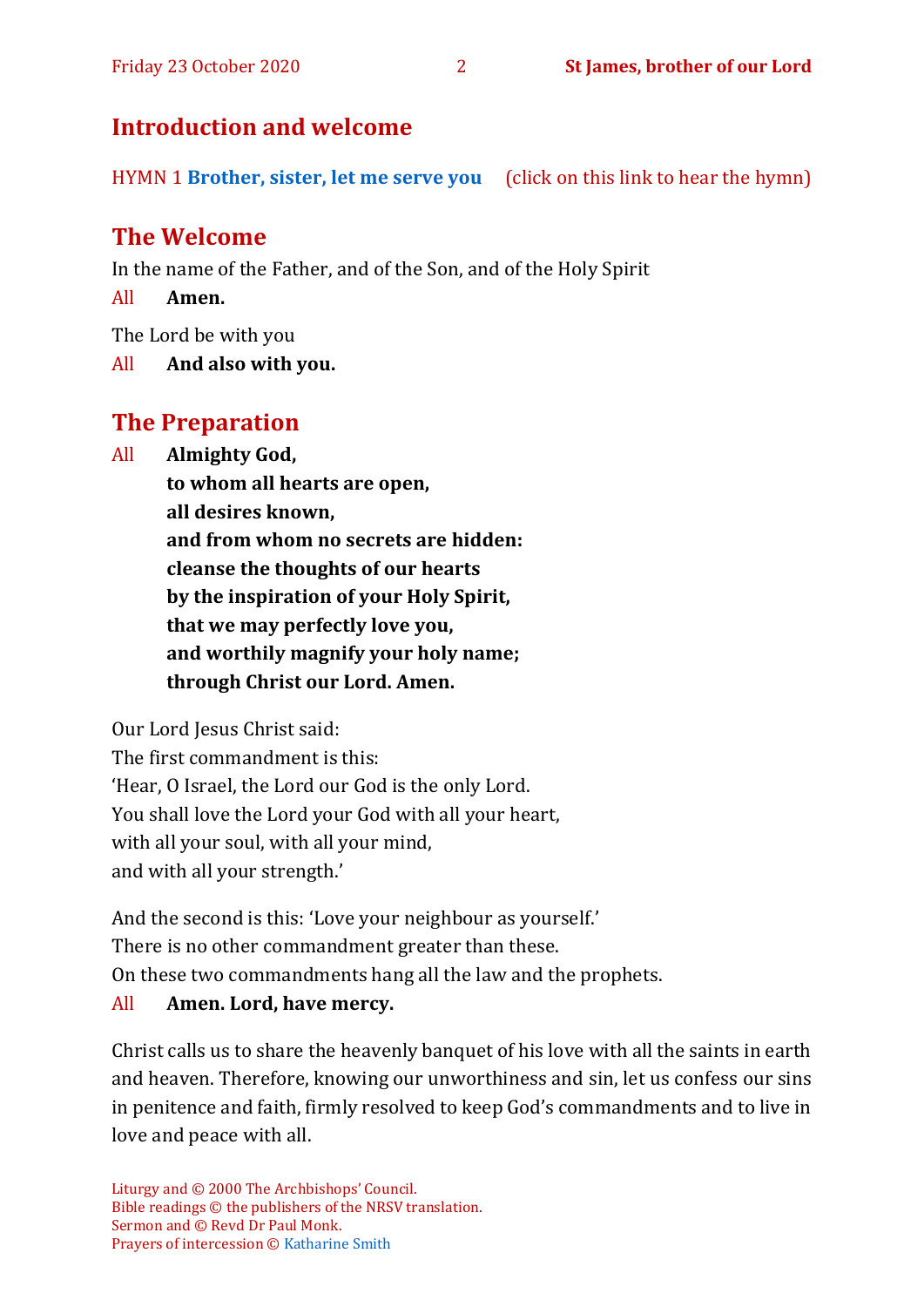All **Almighty God, our heavenly Father, we have sinned against you and against our neighbour in thought and word and deed, through negligence, through weakness, through our own deliberate fault. We are truly sorry and repent of all our sins. For the sake of your Son Jesus Christ, who died for us, forgive us all that is past and grant that we may serve you in newness of life to the glory of your name. Amen.**

Almighty God,

who forgives all who truly repent, have mercy upon you, pardon and deliver you from all your sins, confirm and strengthen you in all goodness, and keep you in life eternal; through Jesus Christ our Lord. All **Amen.**

# **The Gloria**

This Gloria is sung to the tune of 'Cwm Rhondda'. Click **[here](about:blank)** for the tune.

All **Glory be to God in Heaven, Songs of joy and peace we bring, Thankful hearts and voices raising, To creation's Lord we sing. Lord we thank you, Lord we praise you, Glory be to God our King: Glory be to God our King. Lamb of God, who on our shoulders,**

**Bore the load of this world's sin; Only Son of God the Father, You have brought us peace within.**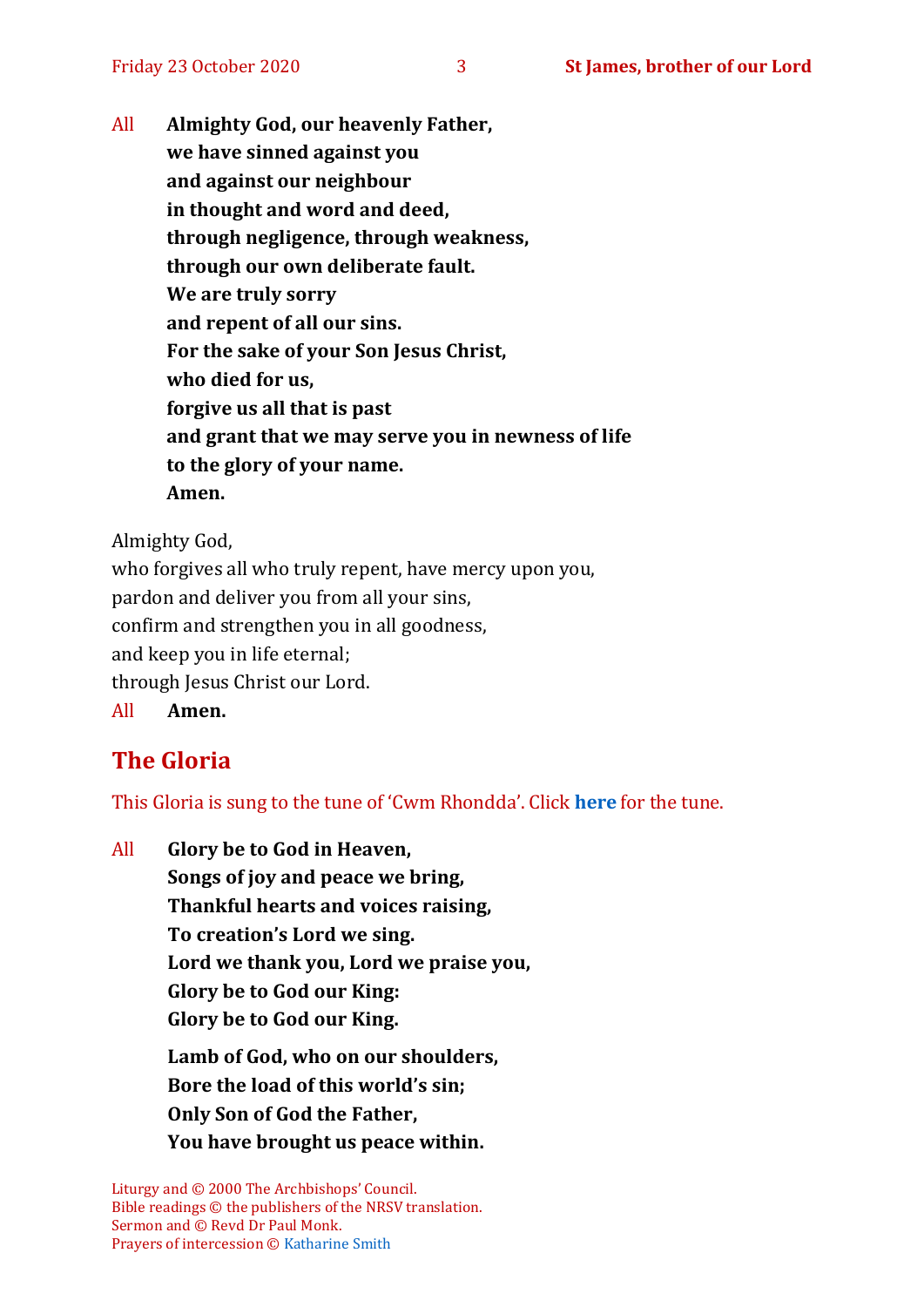**Lord, have mercy, Christ have mercy, Now your glorious reign begin: Now your glorious reign begin.**

**You O Son of God are Holy, You we praise with one accord. None in heav'n or earth is like you, Only you are Christ the Lord. With the Father and the Spirit, Ever worshipped and adored: Ever worshipped and adored.**

# **The Collect for the St James**

Grant, O God, that, following the example of your servant James the Just, brother of our Lord, your Church may give itself continually to prayer and to the reconciliation of all who are at variance and enmity; through Jesus Christ our Lord, who lives and reigns with you and the Holy Spirit, one God, now and for ever.

All **Amen.**

# **First reading**

A reading from the Acts of the Apostles

All the apostles and elders kept silence and listened to Barnabas and Paul as they told of all the signs and wonders that God had done through them among the Gentiles. After they finished speaking, James replied, 'My brothers, listen to me. Simeon has related how God first looked favourably on the Gentiles, to take from among them a people for his name. This agrees with the words of the prophets, as it is written,

"After this I will return, and I will rebuild the dwelling of David, which has fallen; from its ruins I will rebuild it, and I will set it up, so that all other peoples may seek the Lord even all the Gentiles over whom my name has been called. Thus says the Lord, who has been making these things known from long ago."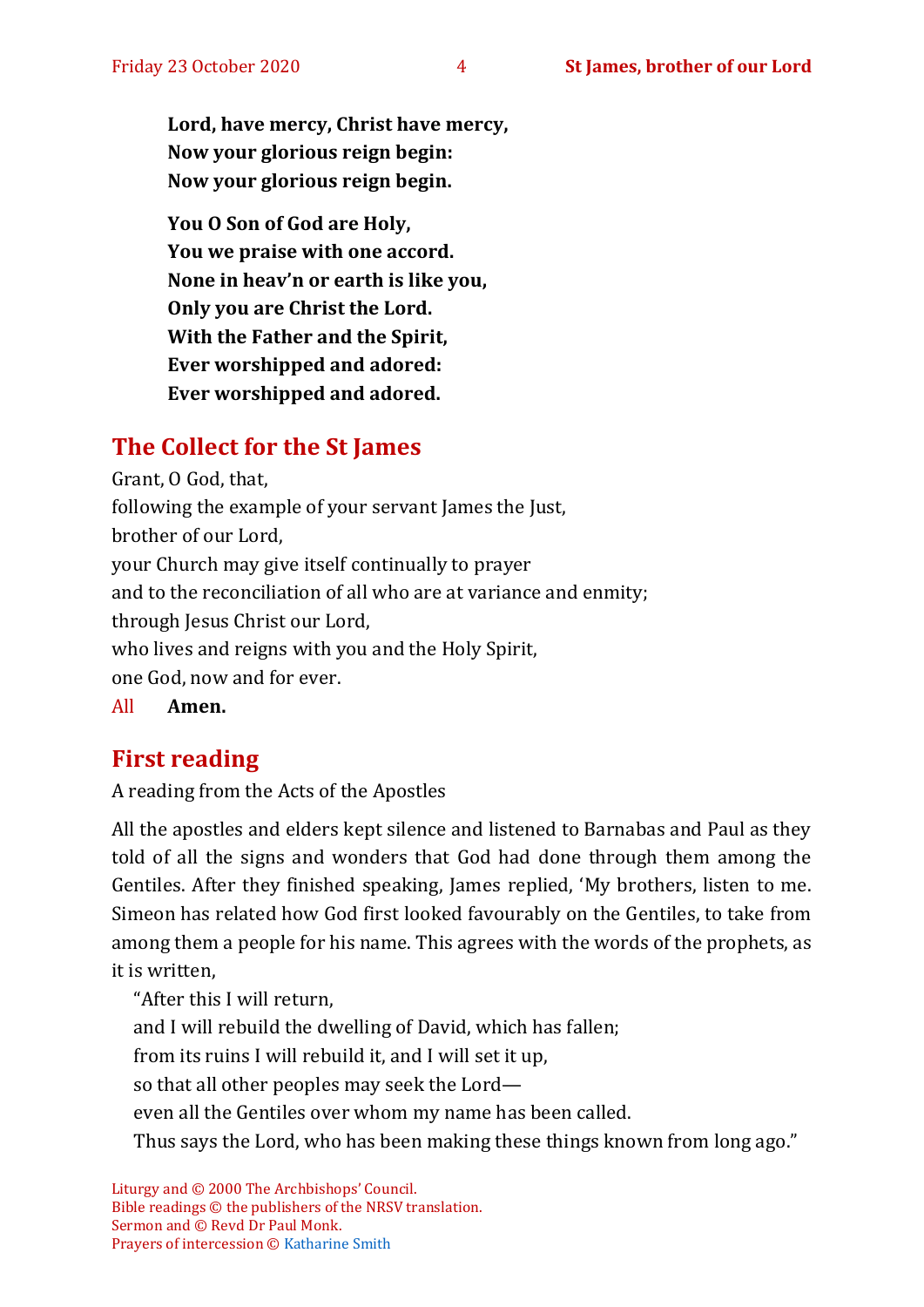Therefore I have reached the decision that we should not trouble those Gentiles who are turning to God, but we should write to them to abstain only from things polluted by idols and from fornication and from whatever has been strangled and from blood. For in every city, for generations past, Moses has had those who proclaim him, for he has been read aloud every sabbath in the synagogues.'

Then the apostles and the elders, with the consent of the whole church, decided to choose men from among their members and to send them to Antioch with Paul and Barnabas. *Acts 15:12–22a*

This is the Word of the Lord

All **Thanks be to God.**

#### **Second reading**

A reading from St Paul's First Letter to the Corinthians

I would remind you, brothers and sisters, of the good news that I proclaimed to you, which you in turn received, in which also you stand, through which also you are being saved, if you hold firmly to the message that I proclaimed to you—unless you have come to believe in vain.

For I handed on to you as of first importance what I in turn had received: that Christ died for our sins in accordance with the Scriptures, and that he was buried, and that he was raised on the third day in accordance with the Scriptures, and that he appeared to Cephas, then to the twelve. Then he appeared to more than five hundred brothers and sisters at one time, most of whom are still alive, though some have died. Then he appeared to James, then to all the apostles. Last of all, as to one untimely born, he appeared also to me. For I am the least of the apostles, unfit to be called an apostle, because I persecuted the church of God. But by the grace of God I am what I am, and his grace toward me has not been in vain. On the contrary, I worked harder than any of them—though it was not I, but the grace of God that is with me. Whether then it was I or they, so we proclaim and so you have come to believe. *1 Corinthians 15:1–11*

This is the Word of the Lord

All **Thanks be to God.**

HYMN 2 **[Father in Heaven](https://www.youtube.com/watch?v=BamB290iJU0)** (please click on this link to hear the hymn)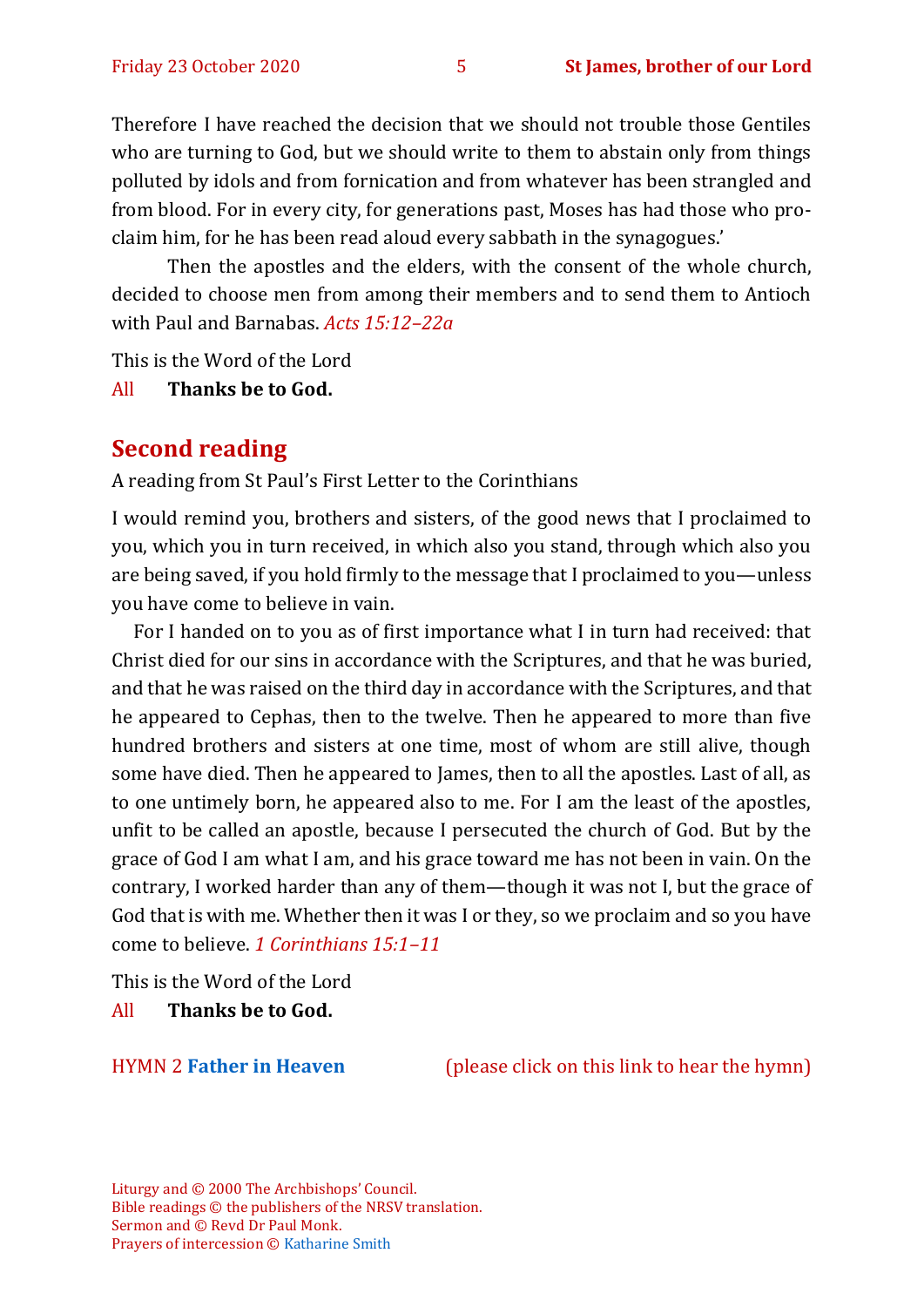# **Gospel reading**

Hear the Gospel of our Lord Jesus Christ according to Luke

#### All **Glory to you O Lord.**

Jesus came to his hometown and began to teach the people in their synagogue, so that they were astounded and said, 'Where did this man get this wisdom and these deeds of power? Is not this the carpenter's son? Is not his mother called Mary? And are not his brothers James and Joseph and Simon and Judas? And are not all his sisters with us? Where then did this man get all this?' And they took offense at him. But Jesus said to them, 'Prophets are not without honour except in their own country and in their own house.' And he did not do many deeds of power there, because of their unbelief. *Matthew 13:54–58*

This is the Gospel of the Lord

All **Praise to you O Christ.** 

# **Sermon**

We know next to nothing about Jesus' stepfather Joseph because the Scriptures say so little. They fail to record a single word he spoke. He disappears at an unknown time after Jesus' bar-Mitzvah (in Luke 2:41–45). It's unlikely he was still alive when today's Gospel passage occurred because the crowd don't mention him by name; they only recall his former occupation.

We know more about Jesus' mother but much is later invention. That the crowd mentions Mary tells us she is still active, for example. By the standards of the times, she will therefore have been elderly woman when the Gospel passaged occurred.

Jesus' earthly family was large. The Gospels give different lists of names for his brothers but, sadly, none of his sisters is identified. One brother, Jude wrote a short letter in the New Testament and the Letter of James probably comes from another.

Jesus bloodline ended nearly two millennia ago because He never married and had no children. No one today needs to follow a special family line, as the Jews at the time of Jesus needed the descendants of Moses' brother, Aaron (all priests in the Jerusalem Temple had to have descended from Aaron). Stated differently, in terms of becoming a Christian, in God's eyes all human beings are genetically equal.

This equality is a blessing. Imagine the stress of having to verify the status of each person who claimed to have inherited Jesus' bloodline. Imagine the embarrassment if we followed an imposter. Imagine the additional problems caused when two genuine descendants contradicted one another.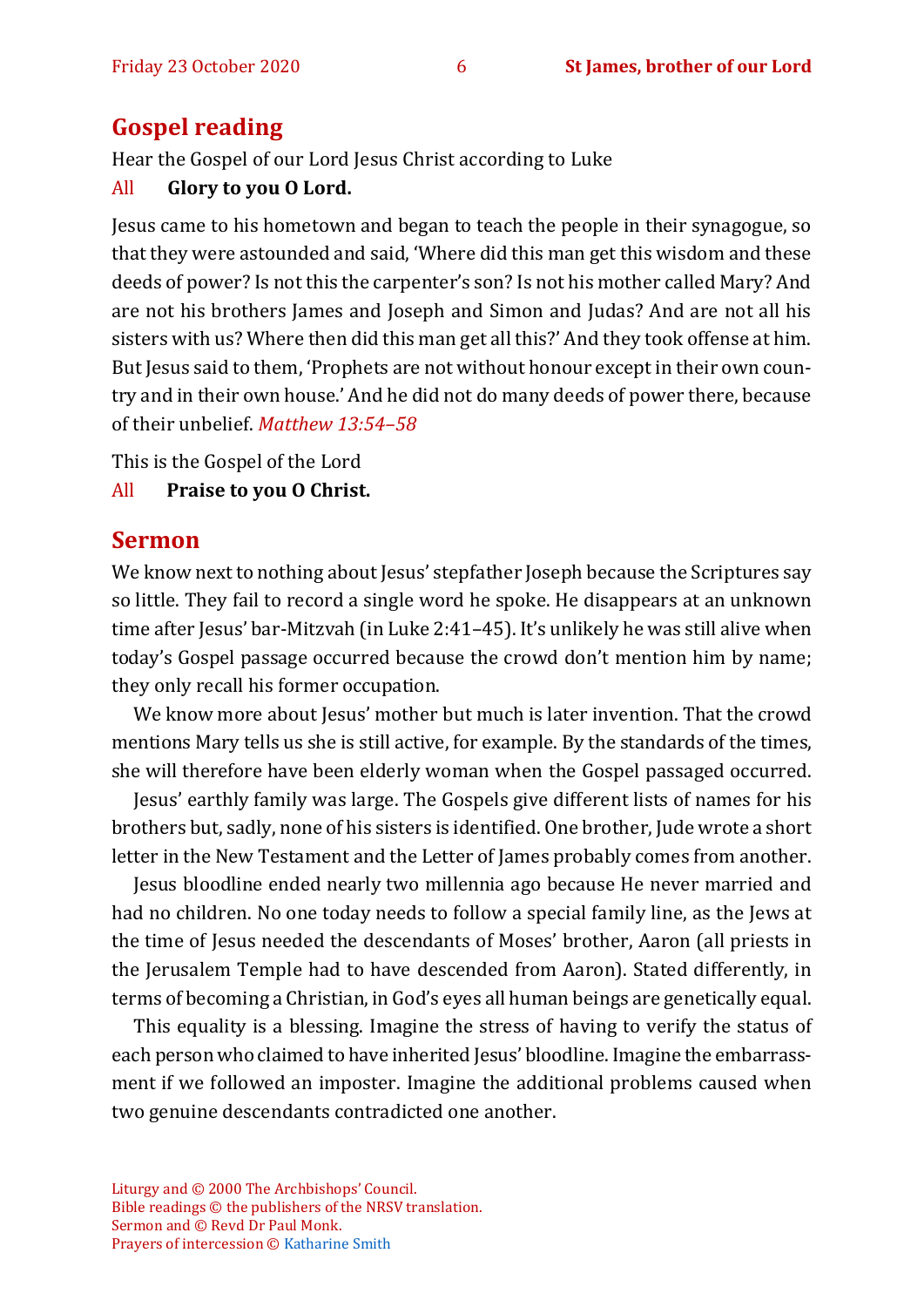All Christians therefore start from this same, equal position. We all start equally as unbelievers but we can all become members the Christian family.

We join this spiritual family at baptism when we receive the Holy Spirit. In effect, the Spirit changes our spiritual DNA and kickstarts the process of making us into a new person. The Scriptures call this process being 'born again' (John 3:3).

Most families possess distinguishing characteristics such as physical features and traits of behaviour. In just the same way, as members of this spiritual family we inherit traits in common. After being born again we become like Jesus. As it says in the Letter to the Hebrews 2:11, 'Both the one who makes people holy and those who are made holy are of the same family. So Jesus is not ashamed to call them brothers and sisters.' And if he's our brother we can truly call God '*Our* Father'!

The description of Jesus and his family in St Matthew's Gospel alerts us to an astonishing truth: Jesus' biological family may have stopped during the first century but His spiritual family continues to this day. And we can be a member of that family if we accept the Holy Spirit into our lives and allow Him to live through us.

#### **The Creed**

Do you believe and trust in God the Father, the source of all being and life, the one for whom we exist?

#### All **We believe and trust in him.**

Do you believe and trust in God the Son, who took our human nature, died for us and rose again?

#### All **We believe and trust in him.**

Do you believe and trust in God the Holy Spirit, who gives life to the people of God and makes Christ known in the world?

#### All **We believe and trust in him.**

This is the faith of the Church.

All **This is our faith. We believe and trust in one God, Father, Son and Holy Spirit. Amen.**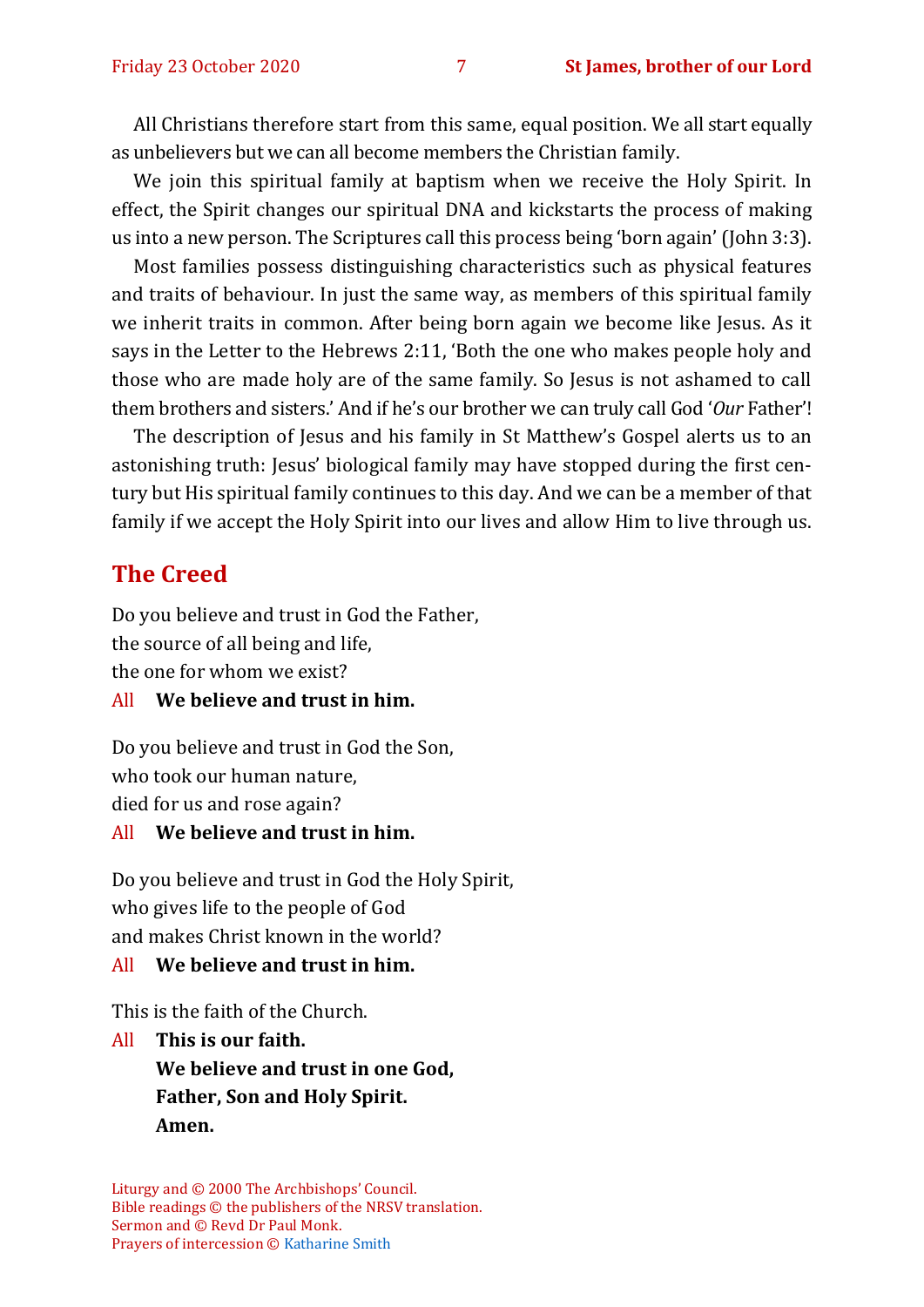# **Prayers of intercession**

Jesus, the Son of Man, came not to be served but to serve us and to save us from our sins. Let us bring to him now the needs of our world in faith that he will hear our prayers and use them in the service of those for whom we pray.

Lord in your mercy

#### All **Hear our prayer**

Lord Jesus, we pray for your church and for her leaders. Through your power and grace let the good news of love and redemption extend to more and more people so that voices of praise and thanksgiving are heard throughout the world to the glory of God.

Lord in your mercy

#### All **Hear our prayer**

Lord Jesus, we pray for the leaders of the nations. Let them know that with power and honour come responsibility and accountability. May those who govern do so for the good of all their people and with the respect and gentleness you show to those who are most weak and vulnerable.

Lord in your mercy

#### All **Hear our prayer**

Lord Jesus, we pray for the life of our own community especially for all those who hold positions of responsibility as employers, as administrators of the law and as teachers. As you served those who came to you, so may they serve those who depend on them for a livelihood, for justice or for education.

Lord in your mercy

#### All **Hear our prayer**

Lord Jesus, we pray for those who suffer pain and illness, those who are anxious or bereaved and for those whose journey in this life is ending. Let them know that just as you shared in the pain and suffering of life so will they share in your healing and, at this life's end, your resurrection into the glory of God.

Lord in your mercy

#### All **Hear our prayer**

Lord Jesus, as we offer these prayers to you we also offer ourselves into your service and pray that you will work in and through us to answer prayer in the lives of those around us.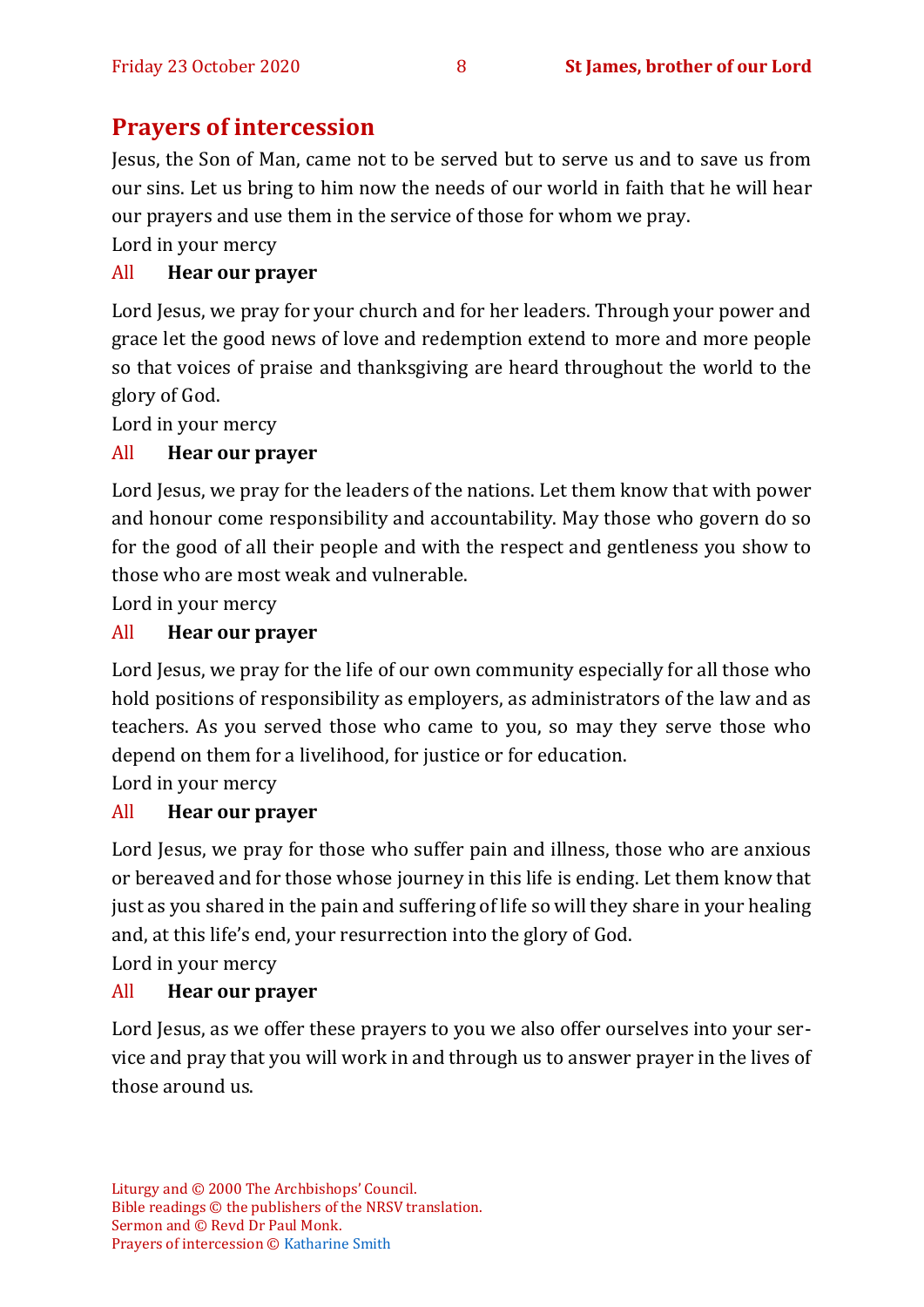Merciful Father,

All **accept these prayers for the sake of your Son, our Saviour Jesus Christ. Amen.**

# **The peace**

Unto us a child is born, unto us a son is given, and his name shall be called the Prince of Peace.

The peace of the Lord be always with you,

All **And also with you.**

HYMN 3 **[Bind us together, Lord](https://www.youtube.com/watch?v=DSwDUr_TJ70)** (please click on this link to hear the hymn)

The liturgy of the Communion Service appears below

# The Dismissal

Christ the Son of God, born of Mary, fill you with his grace to trust his promises and obey his will; and the blessing of God the Almighty: Father, Son, and Holy Spirit, be with you now and remain with you always. All **Amen.**

HYMN 4 **[And can it be](https://www.youtube.com/watch?v=uzDes9IVdzg)** (please click on this link to hear the hymn)

Go in peace to love and serve the Lord.

All **In the name of Christ. Amen.**

Liturgy and © 2000 The Archbishops' Council. Bible readings © the publishers of the NRSV translation. Sermon and © Revd Dr Paul Monk. Prayers of intercession © [Katharine Smith](https://www.katharinesmith.org.uk/common-worship-lectionary/saints-days-and-festivals-years-a-b-and-c/intercessions-for-st-james-the-apostle-25-july-years-a-b-c/)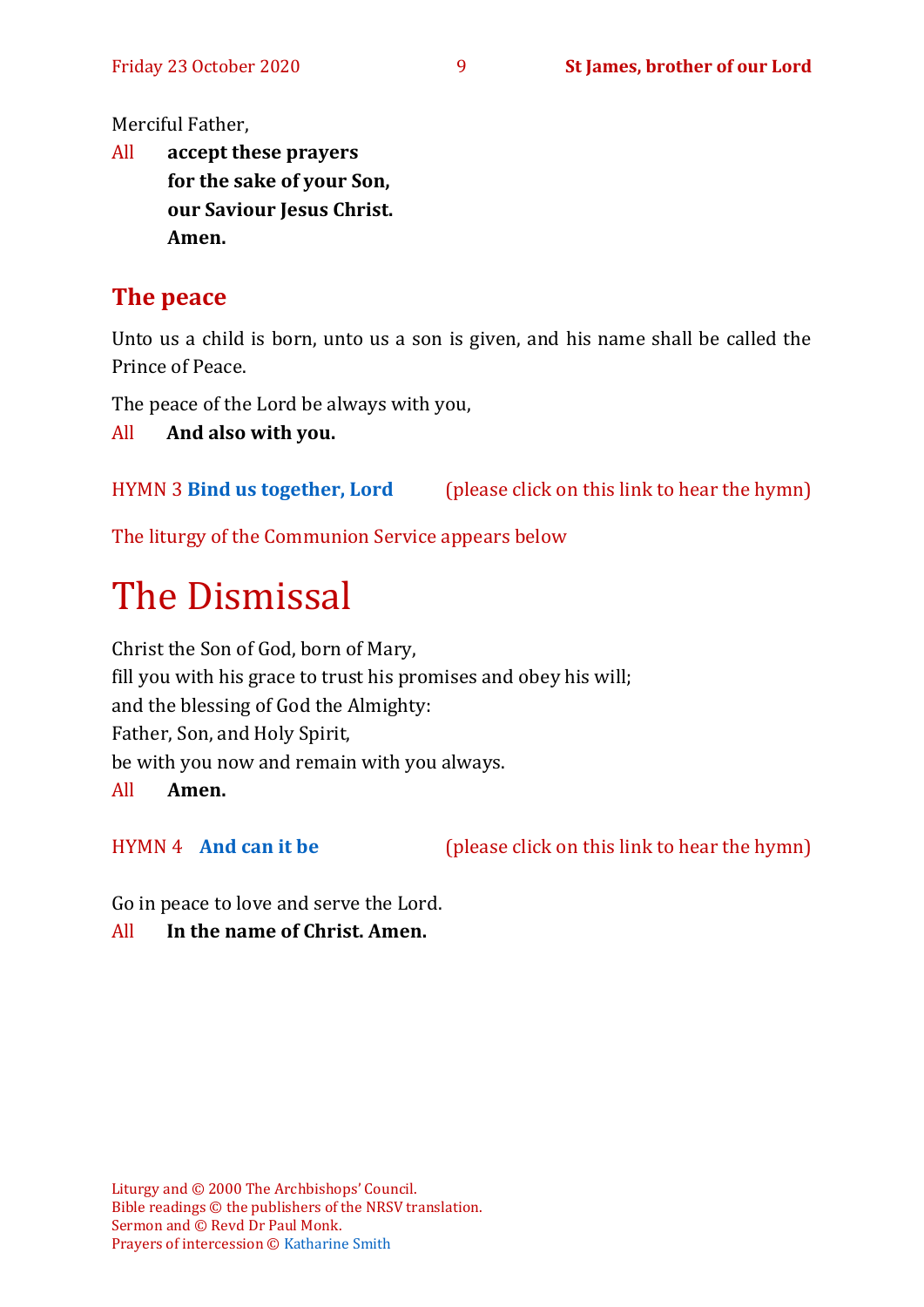# The Liturgy of the Sacrament

# Eucharistic Prayer (prayer E)

The Lord be with you

### All **and also with you.**

Lift up your hearts.

#### All **We lift them to the Lord.**

Let us give thanks to the Lord our God.

### All **It is right to give thanks and praise.**

It is indeed right, our duty and our joy, always and everywhere to give you thanks, holy Father, almighty and eternal God, through Jesus Christ our Lord. And now we give thanks, most gracious God, surrounded by a great cloud of witnesses and glorified in the assembly of your saints. The glorious company of apostles praise you. The noble fellowship of prophets praise you. The white-robed army of martyrs praise you. We, your holy Church, acclaim you. In communion with angels and archangels, and with all who served you on earth and worship you now in heaven, we raise our voice to proclaim your glory, for ever praising you and saying:

All **Holy, holy, holy Lord, God of power and might, heaven and earth are full of your glory. Hosanna in the highest. Blessed is he who comes in the name of the Lord. Hosanna in the highest.**

We praise and bless you, loving Father, through Jesus Christ, our Lord; and as we obey his command, send your Holy Spirit, that broken bread and wine outpoured may be for us the body and blood of your dear Son.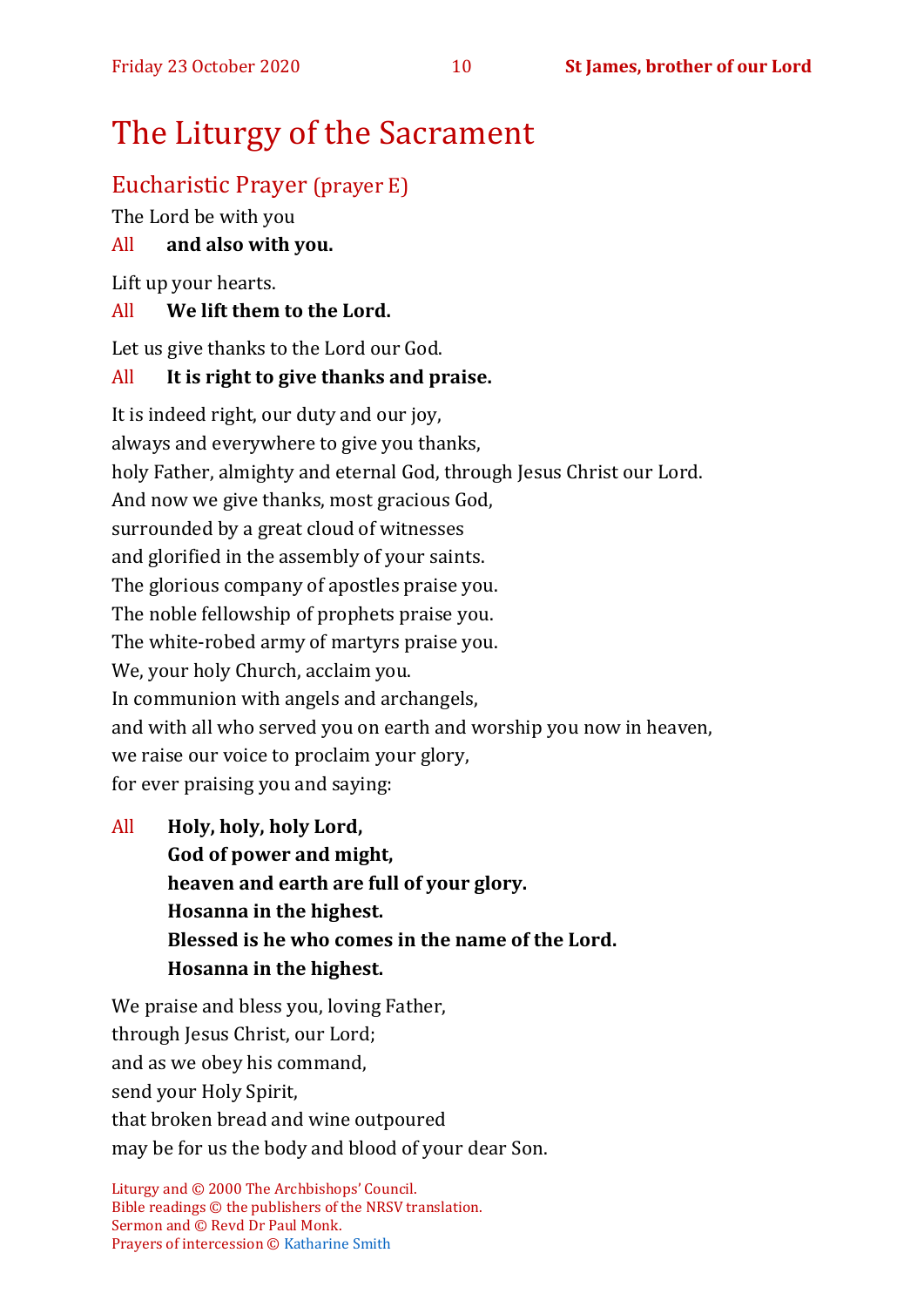On the night before he died he had supper with his friends and, taking bread, he praised you. He broke the bread, gave it to them and said: Take, eat; this is my body which is given for you; do this in remembrance of me.

When supper was ended he took the cup of wine. Again he praised you, gave it to them and said: Drink this, all of you; this is my blood of the new covenant, which is shed for you and for many for the forgiveness of sins. Do this, as often as you drink it, in remembrance of me.

So, Father, we remember all that Jesus did, in him we plead with confidence his sacrifice made once for all upon the cross.

Bringing before you the bread of life and cup of salvation, we proclaim his death and resurrection until he comes in glory.

Great is the mystery of faith:

All **Christ has died. Christ is risen. Christ will come again.**

Lord of all life, help us to work together for that day when your kingdom comes and justice and mercy will be seen in all the earth.

Look with favour on your people, gather us in your loving arms and bring us with St James and all the saints to feast at your table in heaven.

Through Christ, and with Christ, and in Christ, in the unity of the Holy Spirit, all honour and glory are yours, O loving Father, for ever and ever.

#### All **Amen.**

Liturgy and © 2000 The Archbishops' Council. Bible readings © the publishers of the NRSV translation. Sermon and © Revd Dr Paul Monk. Prayers of intercession © [Katharine Smith](https://www.katharinesmith.org.uk/common-worship-lectionary/saints-days-and-festivals-years-a-b-and-c/intercessions-for-st-james-the-apostle-25-july-years-a-b-c/)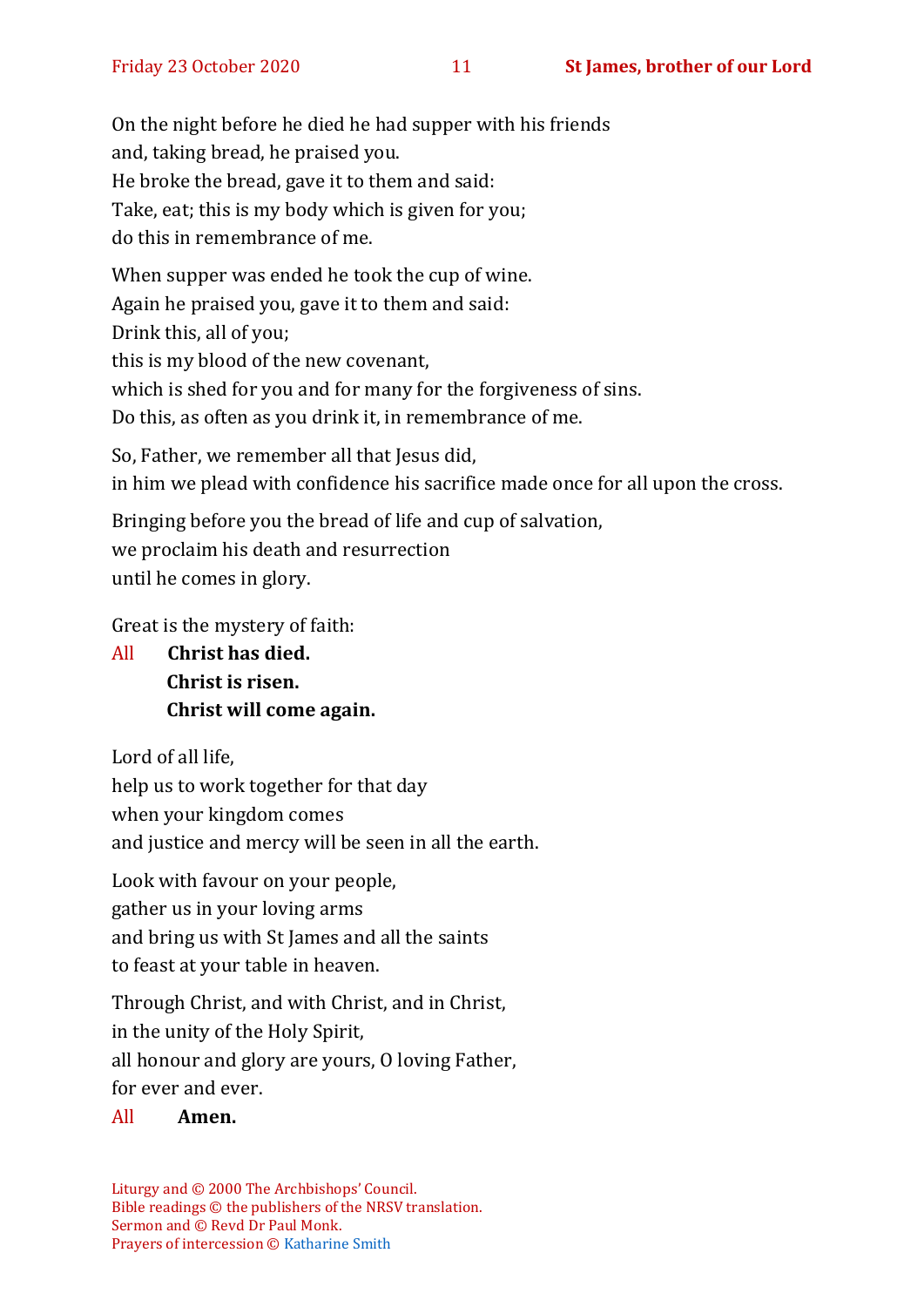# The Lord's Prayer

As our Saviour taught us, so we pray

All **Our Father in heaven, hallowed be your name, your kingdom come, your will be done, on earth as in heaven. Give us today our daily bread. Forgive us our sins as we forgive those who sin against us. Lead us not into temptation but deliver us from evil. For the kingdom, the power, and the glory are yours**

# Breaking of the Bread

We break this bread to share in the body of Christ.

**now and for ever. Amen.**

- All **Though we are many, we are one body, because we all share in one bread.**
- All **Lamb of God,**

**you take away the sin of the world, have mercy on us.**

**Lamb of God, you take away the sin of the world, have mercy on us.**

**Lamb of God, you take away the sin of the world, grant us peace.**

Draw near with faith. Receive the body of our Lord Jesus Christ which he gave for you, and his blood which he shed for you. Eat and drink in remembrance that he died for you, and feed on him in your hearts by faith with thanksgiving.